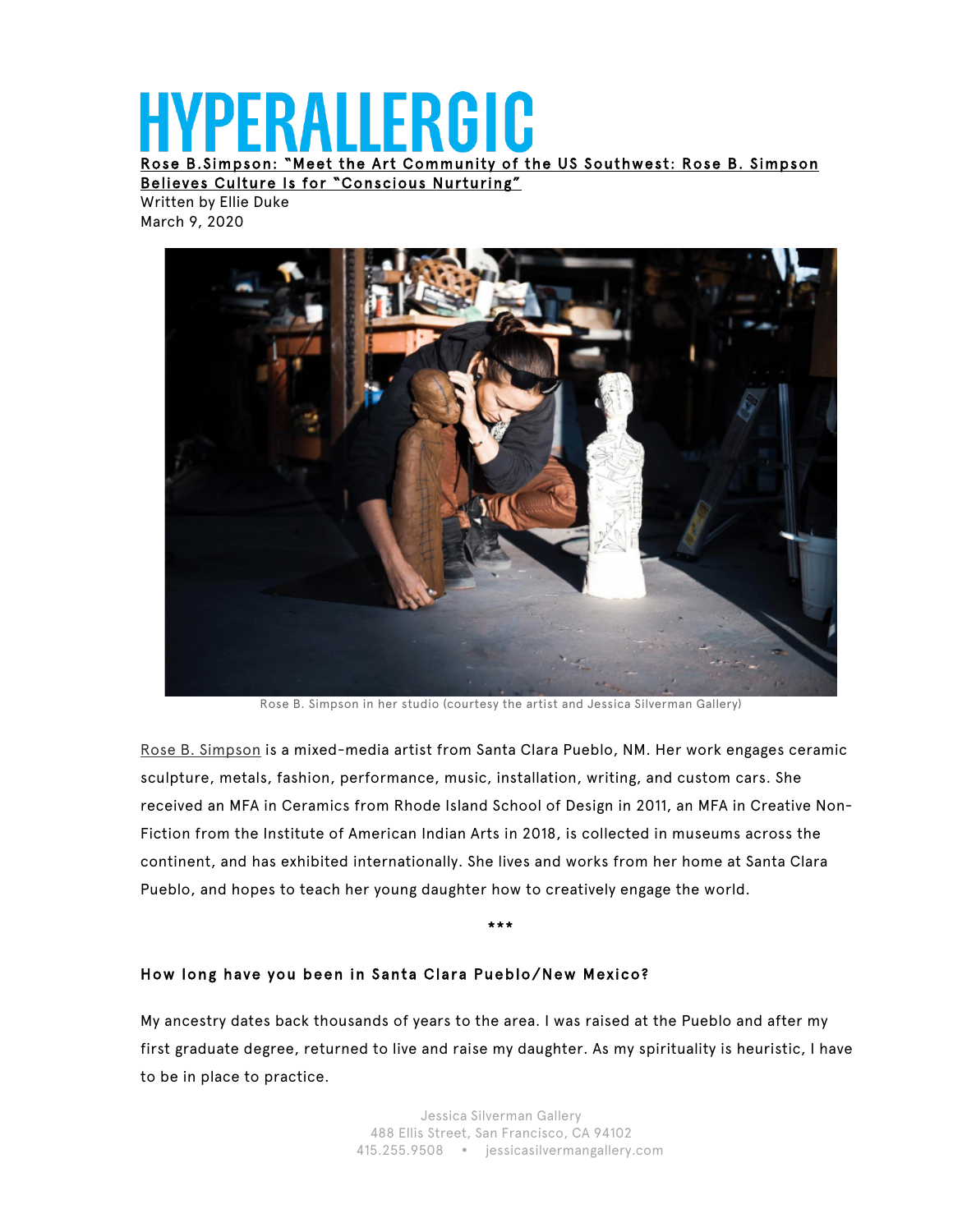#### What is the first strong memory you have of art?

My mother supported her family with her ceramic sculpture. So I remember watching her work from when I was still crawling. She was always telling me not to touch her work. I wanted to "help her" so bad. I don't think I was aware that there was any difference between "art" and "life."

#### What are you questioning through your practice right now?

I'm always tossing around the idea that for an art practice, we take resources from the earth, and my hope is that the works that are made make systemic change to benefit the planet. Right now I'm working on building awareness around the energy of colonization, around indigenous culture, bodies, and place.



(Courtesy the artist and Jessica Silverman Gallery)

## What challenges do you face as an artist in the Southwest, New Mexico, or Santa Clara Pueblo?

Recently, I've had opportunities to show my work more extensively beyond Santa Fe and the Indian Art Market sphere. Juxtaposing those experiences, I can see how patronizing and disrespectful a small market like the one in the Southwest can be.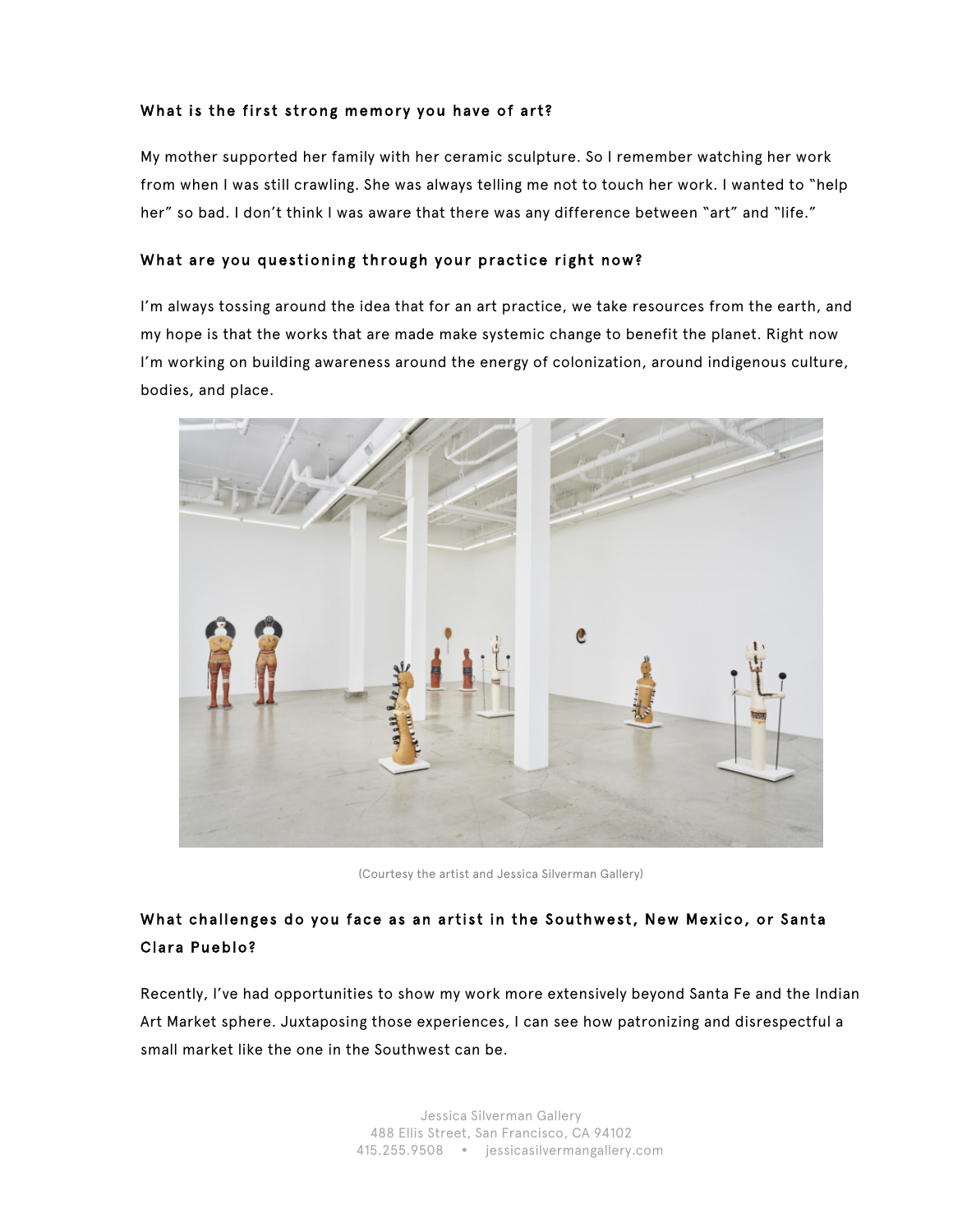# What is the most impactful or memorable art experience you've had in the last year?

In June of 2019 I got to participate in a group show at Jessica Silverman Gallery in San Francisco. It was the beginning of my representation by JSG, and a really amazing friendship with both Jessica Silverman and her partner, Sarah Thornton. I was given a solo show in the Fall of 2019, a show that pushed my creative process in some of the most vulnerable and exploratory ways. I fell back in love with my studio process.

## When you are working a project do you have a specific audience in mind?

My work is intended to translate our humanity back to ourselves. I hope that I can educate some people on issues of unconsciousness around race, gender, and history, and I hope to honor lived experiences of those who have suffered Post Colonial Stress Disorder.

# What questions do you feel aren't being asked of or by creative people in your community?

I think that we lack the capacity for healthy critical dialogue. Art is a powerful medium, and because of the economic importance of it for so many, I've found it difficult to critique or have challenging conversations around our creative intentionality.

## How do you engage with and consume culture?

I don't think culture is for our consumption. I believe culture is for conscious nurturing. As someone who was initially equipped with a cultural identity, it is frustrating to see people use cultures that are not their own (especially Indigenous culture and lifeways) for their own benefit.

## What are you currently working on?

I am at Anderson Ranch for an arts residency to finish work for a show at Jack Schainman's School at Kinderhook, curated by Helen Molesworth. Because the exhibition is going to be located at an abandoned and re-appropriated schoolhouse, I've been delving into the history of Western Education and Indigenous Boarding Schools as a genocidal tool in the war against indigenous culture. As someone who attended Indian Boarding School myself, this subject is very sensitive and I am very dedicated to this work.